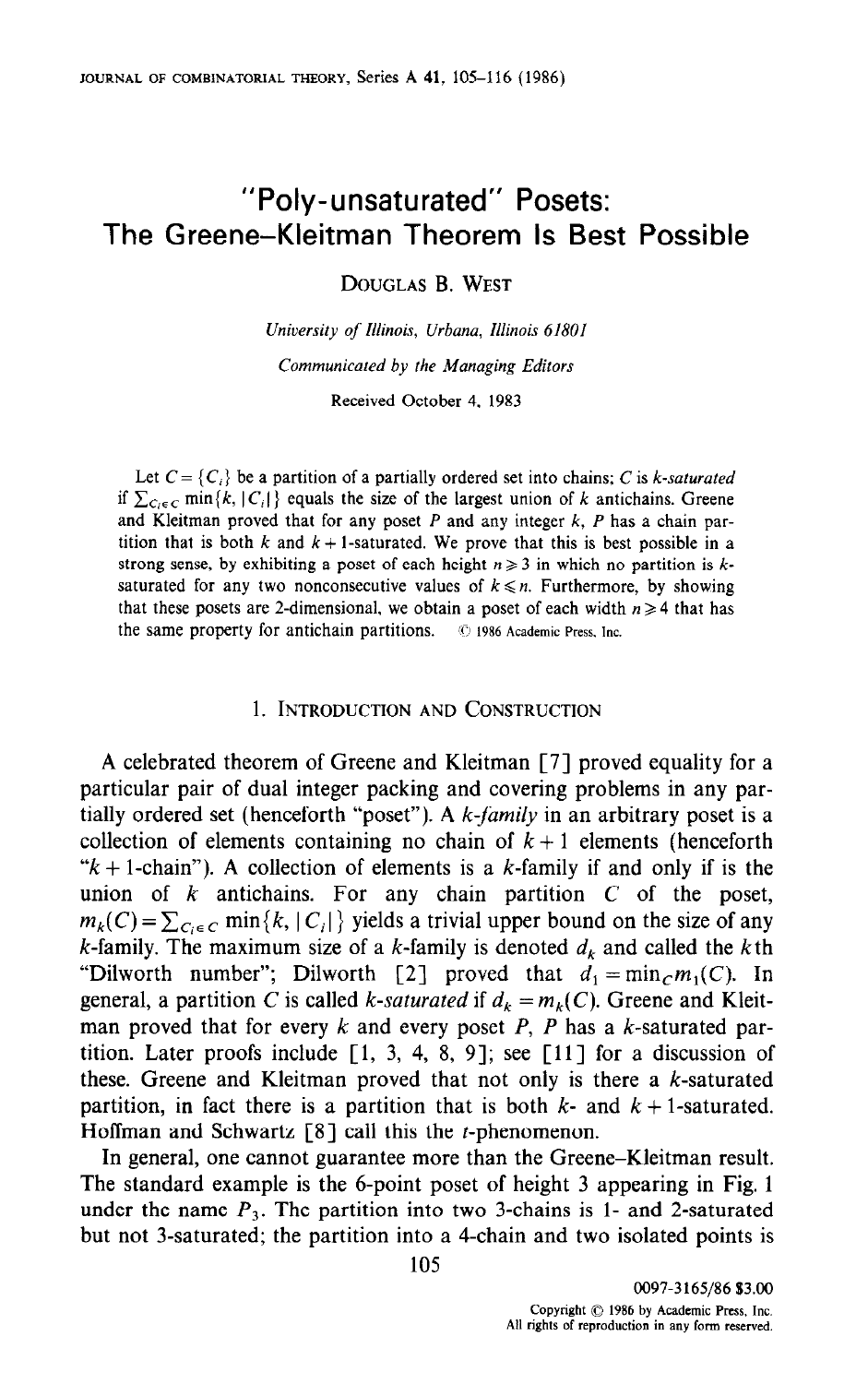2- and 3-saturated but not l-saturated. In this note we show that the Greene-Kleitman result is best possible in a strong sense. A poset has height n (notation  $h(P)$ ) if its longest chain has  $n + 1$  elements. Beginning with  $P_3$ , we inductively obtain a poset  $P_n$  of height n that has no partition that is k-saturated for nonconsecutive values of  $k \in \{1 \leq k \leq n\}$ . The proof of this is completed in Section 3. To start the lemmas, we need some information about the maximum k-families, also called Sperner k-families, in  $P_n$ . Although the chain partitioning result is of considerably more interest, we consider the antichain partitions first in Section 2 because a minor part of this is used on the way to the chain partitioning result. The result about antichain partitions says that  $P_n$  has an antichain partition that is as well behaved as its chain partitions are badly behaved. In particular, it has antichain partition that is  $k$ -saturated for all  $k$ , as defined below.

Greene  $[5, 6]$  proved that the *t*-phenomenon holds also for the conjugate problem of saturated antichain partitions. Just as a  $k$ -family is the union of k antichains, so a family of poset elements containing no  $k + 1$ antichain is the union of  $k$  chains, by Dilworth's theorem. Such families are called k-cofamilies. Let  $\hat{d}_k$  be the size of the largest such union. For any antichain partition  $A = \{A_i\}$ , the same function  $m_k(A) =$  $\sum_{i \in A}$  min $\{k, |A_i|\}$  provides an upper bound on  $\hat{d}_k$ . If  $\hat{d}_k = m_k(A)$ , the antichain partition  $A$  is  $k$ -saturated. By Greene's result, every poset has simultaneously k,  $k + 1$ -saturated antichain partitions (also proved by Frank [4]). Again, we show this is best possible, by using posets obtained from  $\{P_n\}$ . We show that  $P_n$  is 2-dimensional by inductively constructing two linear extensions whose intersection is  $P_n$ . Reversing one of the extensions yields a conjugate poset in which every chain of  $P_n$  becomes an antichain, and vice versa. Hence a chain partition of  $P_n$  is k-saturated if and only if the partition of its conjugate into the corresponding antichains is also k-saturated.

This investigation was motivated by a search for a counterexample to a conjecture of West and Saks [10], which would generalize the Greene-Kleitman theorem to a setting involving direct products of posets. West and Tovey [13] pointed out that certain posets with completely saturated partitions (*k*-saturated for all  $k$ ) satisfy even the strongest versions of that conjecture; the posets  $P_n$  represent the greatest possible departure from the existence of completely saturated partitions. The conjecture-nome inc. existence or completely saturated partners. The conject ture or perhaps we should say the question as whether the largest semiantichain and smallest unichain covering in a direct product of posets nave the same size, where a *unichain* in a sirect product is a chain in which one coordinate remains fixed, and a *semunicially* is a concentrol of cicineties containing no pair on a unicitain. Desprie the apparent departure from "nice" behavior by  $\{P_n\}$ , equality has been verified for all  $P_m \times P_n$  [12], based on properties of  $\{P_n\}$  not discussed here.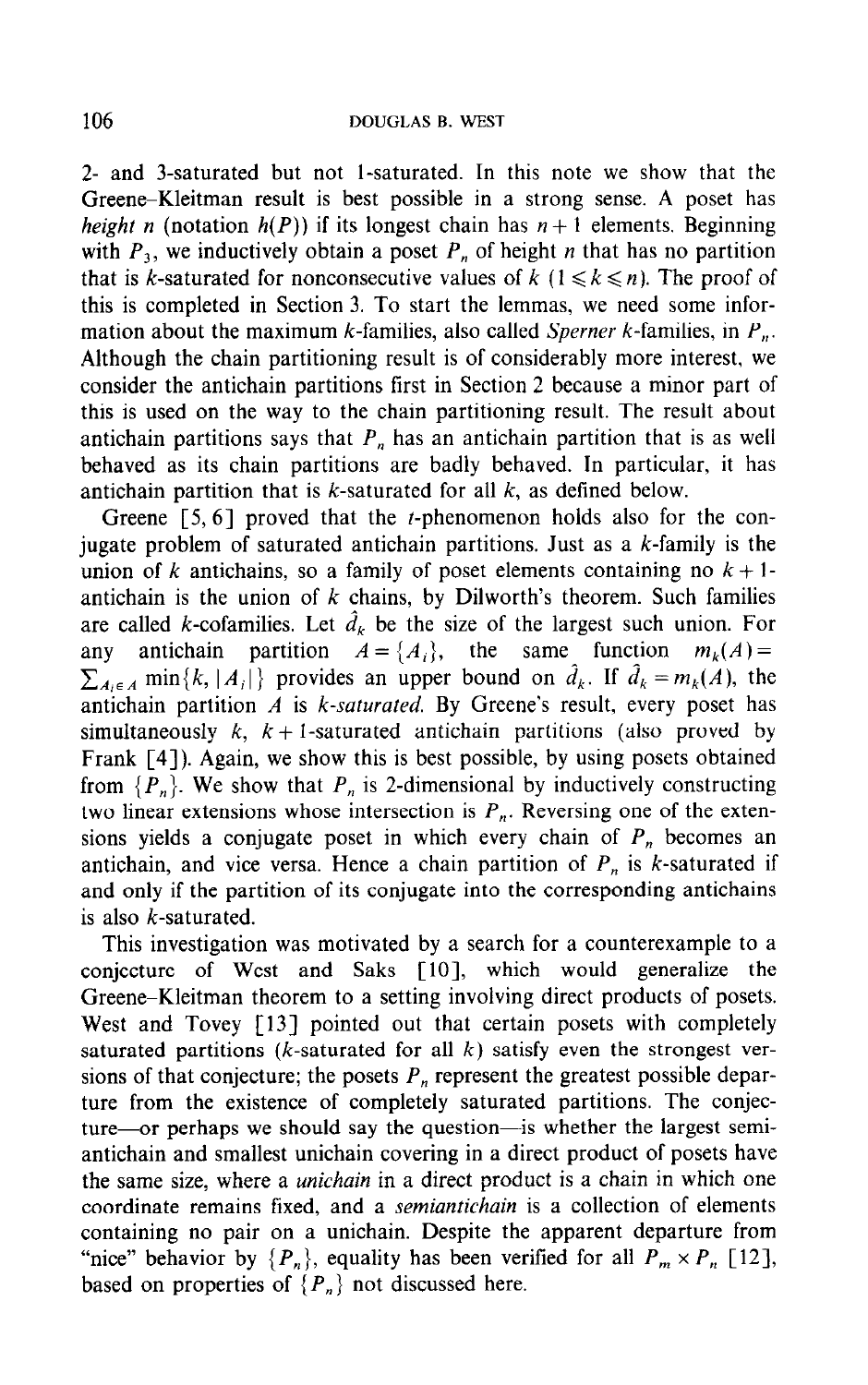

FIG. 1.  $P_3$ ,  $P_4$ ,  $P_5$ .

To construct  $P_n$  for  $n > 3$ , begin by taking two copies of  $P_{n-1}$  and a "central chain" of size  $n + 1$ . Regard the two copies of  $P_{n-1}$  as the "left" or "lower" copy  $P_n^-$  and the "right" or "higher" copy  $P_n^+$ . This makes it natural to call the "central chain"  $P_n^0$ . Denote the top two and bottom two elements of  $P_n^0$  by  $a_n$ ,  $b_n$ ,  $c_n$ ,  $d_n$ , in descending order. Denote the similarly defined elements in  $P_n^-$  and  $P_n^+$  by  $a_n^-$ ,  $b_n^-$ ,  $c_n^-$ ,  $d_n^-$  and  $a_n^+$ ,  $b_n^+$ ,  $c_n^+$ ,  $d_n^+$ . To complete the construction of  $P_n$ , add two more relations  $b_n > b_n^-$  and  $c_n < c_n^+$ , and those implied by transitivity.

For  $P_3$  the central chain is the unique chain of size 4. The construction and terminology are illustrated in Fig. 1. For  $n \geq 4$  the decomposition of  $P_n$ into  $P_{n-1}$ ,  $P_n^0$ ,  $P_n^+$  is unique, since although there are  $n+1$ -chains other than  $P_n^0$ , there is no other whose deletion leaves two copies of  $P_{n-1}$ .

Several other bits of notation will be useful. For the purpose of calculating  $m_k$ , we can index the chains of any partition in decreasing order of size,  $|C_1| \ge |C_2| \ge \cdots$ , and associate C with this partition of the integer  $|P_n|$ . We also summarize the k-family sizes and partition bounds by writing  $\vec{d}(P) = (d_1(P), d_2(P),...)$  and  $\vec{m}(C) = (m_1(C), m_2(C),...)$ . Since every partition is k-saturated for all  $k > h(P)$ , we stop these vectors at  $h(P)$ . For  $P_4$ ,  $\bar{d} = (5,10,13,15)$ .  $P_4$  has three partitions of interest, whose size sequen-



FIG. 2. Saturated chain partitions of  $P_4$ .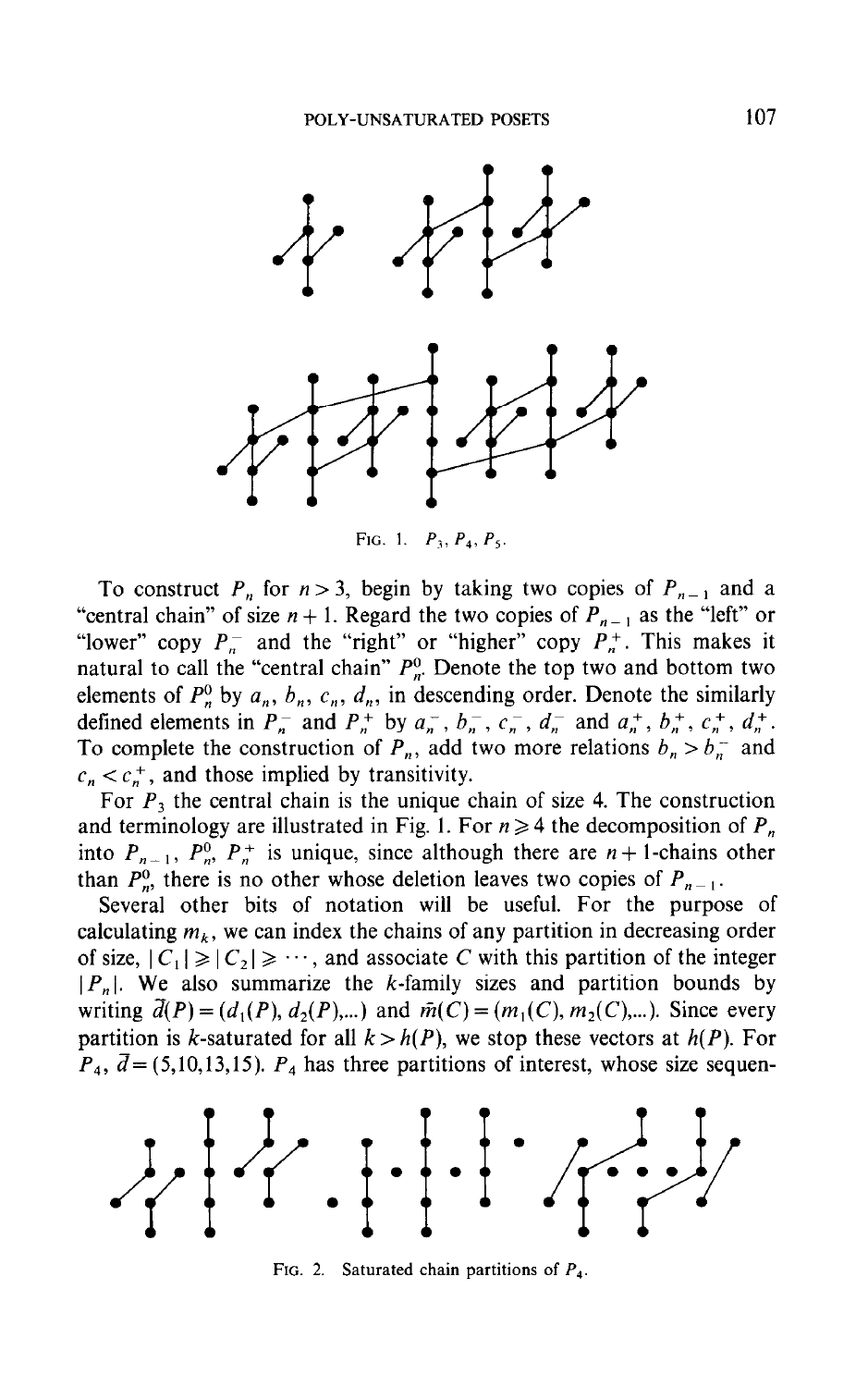ces are  $(53333)$ ,  $(5441111)$ , and  $(5522111)$ , as illustrated in Fig. 2. The mvectors for these are, respectively,  $(5,10,15,16)$ ,  $(7,10,13,16)$ , and (7,11,13,15), where the saturated values are boldface.

#### 2. THE STRUCTURE OF MAXIMUM  $k$ -Families in  $P_n$

We begin by computing  $d_k^n = d_k(P_n)$ . The first lemma describes the construction of all maximum k-families in  $P_n$ .

LEMMA 1. For all k, there exist maximum k-families in  $P_n$  that contain either one of  $\{a_n, d_n\}$ . (In fact, maximum k-families exist having any subset of  $\{a_n, d_n\}$ , except that "both" requires  $k \ge 2$ , and "neither" forbids  $n = k = 3$ .) Furthermore, if  $n \geq 4$ ,

(a)  $d_n^n = |P|-2$ . For  $n \ge 5$  the two deleted elements consist of one from  $\{a_n, b_n, b_n^-\}$  and one from  $\{c_n, d_n, d_n^+\}$ . For  $n=4$  they are one of  $\{a_n, a_n^+\}$  $b_n, b_n^-, c_n^-, d_n^-$  } and one of  $\{c_n, d_n, c_n^+, b_n^+, a_n^+\}$ . In either case, they must include at least one of  $\{a_n, b_n, c_n, d_n\}$ .

(b) For  $1 \leq k \leq n-1$ ,  $F \subset P_n$  is a maximum k-family if and only if it can be expressed as  $F^- \cup F^+ \cup S$ , where  $F^-$  and  $F^+$  are maximum kfamilies in  $P_n^-$  and  $P_n^+$  and S consists of k elements from  $P_n^0$  satisfying

 $|\{a_n,b_n\}\cap S|\leqslant |\{a_n^-\}\cap F^-|$  and  $|\{c_n,d_n\}\cap S|\leqslant |\{d_n^+\}\cap F^+|.$ 

*Proof.* The assertion about  $\{a_n, d_n\}$  can be verified for  $n = 3$  by listing all maximum  $k$ -families.

Now assume  $n \geq 4$ . To obtain a maximum *n*-family, we must delete the smallest set that will destroy all  $n + 1$ -chains. If  $n \ge 5$ , there are  $n + 1$ -chains that intersect only in  $\{a_n, b_n, b_n^-\}$ , and  $n+1$ -chains disjoint from them that intersect only in  $\{c_n, d_n, d_n^+\}$ , so we must delete one from each set. Doing so breaks all  $n + 1$ -chains, as long as we delete at least one from  $\{a_n, a_n\}$  $b_n$ ,  $c_n$ ,  $d_n$ . Thus there are 8 maximum *n*-families; and the claim about  ${a_n, d_n}$  holds. If  $n = 4$ , the same analysis applies with  ${b_n}$  replaced by  ${b_n^-, c_n^-, d_n^-}$  and  ${c_n^+}$  replaced by  ${c_n^+, b_n^+, a_n^+}$ .

For  $k < n$ , any k-family formed as described in (b) must be a maximum k-family, since it achieves the bound given by any chain partition consisting of  $P_n^0$  and k-saturated partitions of  $P_n^-$  and  $P_n^+$ . If there is any such  $k$ -family, then all maximum  $k$ -families use maximum  $k$ -families from both  $P_n^-$  and  $P_n^+$ . To show that there is such a k-family, we use induction. We know by induction that there are maximum k-families  $F^- \subset P_n^-$  and  $F^+ \subset P_n^+$  with  $a_n^- \in F^-$  and  $d_n^+ \in F^+$ . Let  $F = F^- \cup F^+ \cup S$ , where S is any subset of  $P_n^0$  containing at most one of  $\{a_n, b_n\}$  and at most one of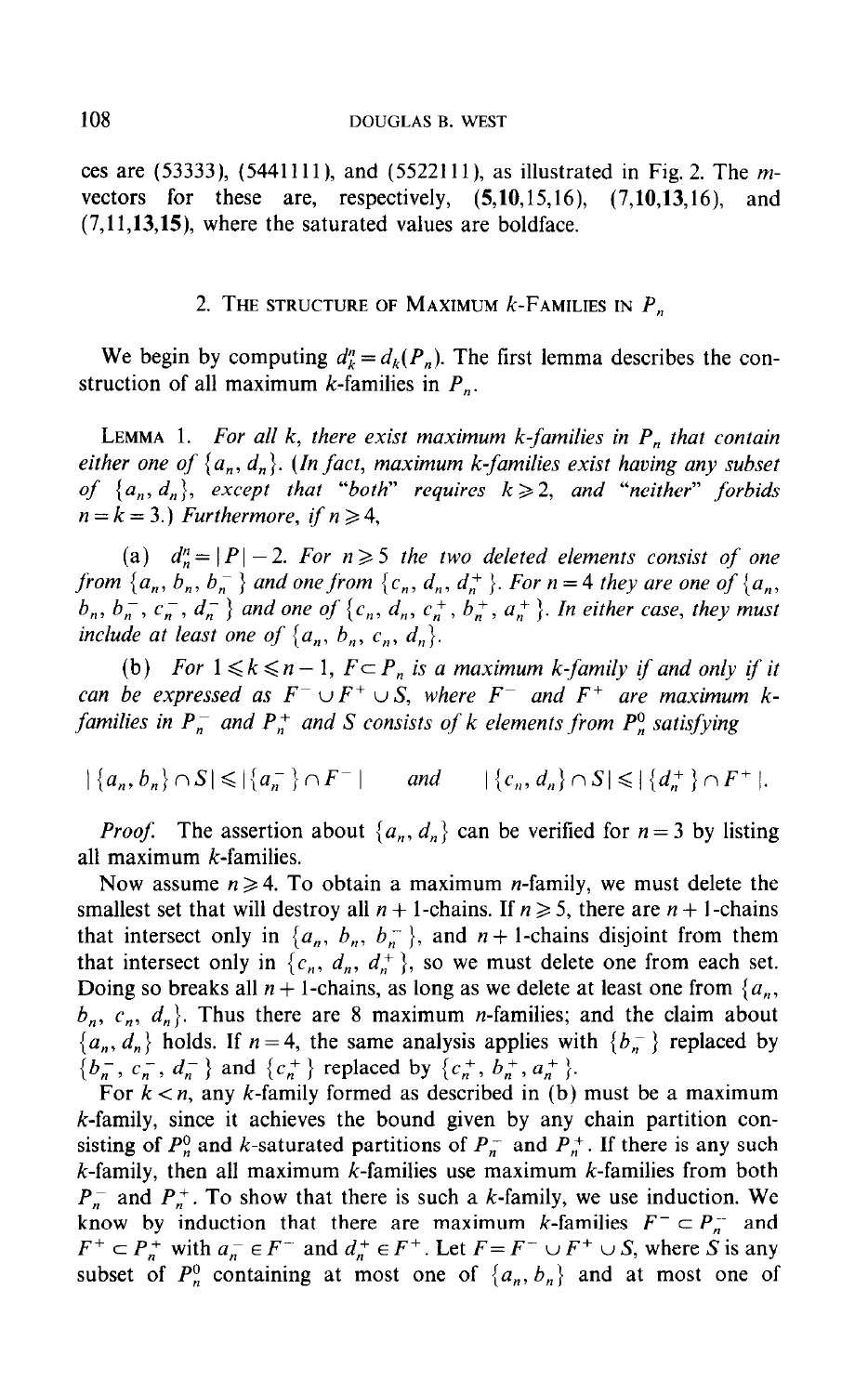${c_n, d_n}$ . If F contains a  $k+1$ -chain, the chain must consist of a k-chain from  $F^-$  topped by one of  $\{a_n, b_n\}$  (or similarly with  $F^+$  and  $\{c_n, d_n\}$ ), but then  $F^-$  itself contains a  $k+1$ -chain, since  $a_n^-$  has the same comparabilities in  $P_n^-$  as  $\{a_n, b_n\}$ . Note that the induction hypothesis is preserved, since with  $k < n$  either of  $\{a_n, d_n\}$  could be included (any subset if  $k \geqslant 2$ ).

If  $a_n^-$  does not belong to a maximum k-family  $F^-$  chosen from  $P_n^-$ , then neither of  $\{a_n, b_n\}$  can be added in constructing a maximum k-family in  $P_n$ (similarly for  $d_n^+$  and  $\{c_n, d_n\}$ ). Again this follows from having identical comparabilities in  $P_n^-$ . If adding one of  $\{a_n, b_n\}$  does not create a  $k+1$ chain, then adding  $a_n^-$  to  $F^-$  does not create a  $k + 1$ -chain in  $P_n^-$ , so  $F^$ was not a maximum k-family. Note that when  $k = n - 1$ , this implies that  ${a_n, d_n^+}$  belongs to every maximum  $n-1$ -family, and when  $k = n-2$  at least one of them must belong.  $\blacksquare$ 

Lemma 1 allows us to compute  $d_k^n$ , by providing the recurrence  $d_k^n =$  $2d_k^{n-1}+k$  for  $k < n$ . Using  $d_n^{\prime n} = |P_n| - 2$  for  $n \ge 4$ ,  $|P_n| = 2|P_{n-1}| + n+1$ for  $n \ge 4$ ,  $|P_3| = 6$ , and  $\overline{d}^3 = (2, 4, 5)$ , the recurrence for  $d_{\mu}^n$  yields

$$
|P_n| = 3 \cdot 2^{n-1} - n - 3
$$
  
\n
$$
d_k^n = 3 \cdot 2^{n-1} - k - 5 \cdot 2^{n-k}
$$
 for  $4 \le k \le n$   
\n
$$
d_k^n = 3 \cdot 2^{n-1} - k - (k+1) \cdot 2^{n-k}
$$
 for  $2 \le k \le 4$   
\n
$$
d_k^n = k(3 \cdot 2^{n-3} - 1)
$$
 for  $1 \le k \le 2$ .

In particular,  $d_{n-1}^n = |P_n| - 6$  for  $n \ge 5$ , and so on.

In some sense, a maximum  $k$ -family is well behaved if it can be obtained by adding an antichain to a maximum  $k - 1$ -family. Knowing the structure of these families in  $P_n$  allows us to prove that this always holds here.

LEMMA 2. Let  $\Delta_k^n = d_k^n - d_k^{n-1}$ . Then  $P_n$  has a partition into antichains of sizes  $A_1^n, \ldots, A_{n+1}^n$ . For  $n \geq 4$ , there is such a partition in which the smallest antichain consists of  $\{b_n, c_n^+\}$ , the next smallest contains  $\{b_n^-, c_n\}$ , and the two largest consist of all the maximal elements and all the minimal elements.

*Proof.* For  $n = 3$ , 4, 5, these partitions of  $|P_n|$  are 2211, 55322, and 11 11 7 5 4 2. For  $n = 3$ , the antichain partition is found by inspection; let  $A_1(P_3)$  be the maximal elements,  $A_2(P_3)$  the minimal elements,  $A_3 = \{c_n\}$ and  $A_4 = \{b_n\}$ . For  $n \ge 4$ , the values for  $d_k^n$  above imply  $A_{n+1}^n = 2$ ,  $A_n^n = 2A_n^{n-1}$ , and  $A_k^n = 2A_k^{n-1} + 1$  when  $k < n$ . We construct the desired partition  $A_1(P_n),..., A_{n+1}(P_n)$  of  $P_n$  using the partitions already constructed for  $P_n^-$  and  $P_n^+$ . Begin by letting  $B_i = A_i(P_n^-) \cup A_i(P_n^+)$  for  $i \le n$ . Let  $A_1 =$  $B_1 \cup \{a_n\}$ ,  $A_2 = B_2 \cup \{d_n\}$ , and augment  $B_i$  by an element of  $P_n^0$  - {a<sub>n</sub>, b<sub>n</sub>, c<sub>n</sub>, d<sub>n</sub>} to obtain  $A_i(P_n)$  for  $3 < i < n$ . Let  $A_n =$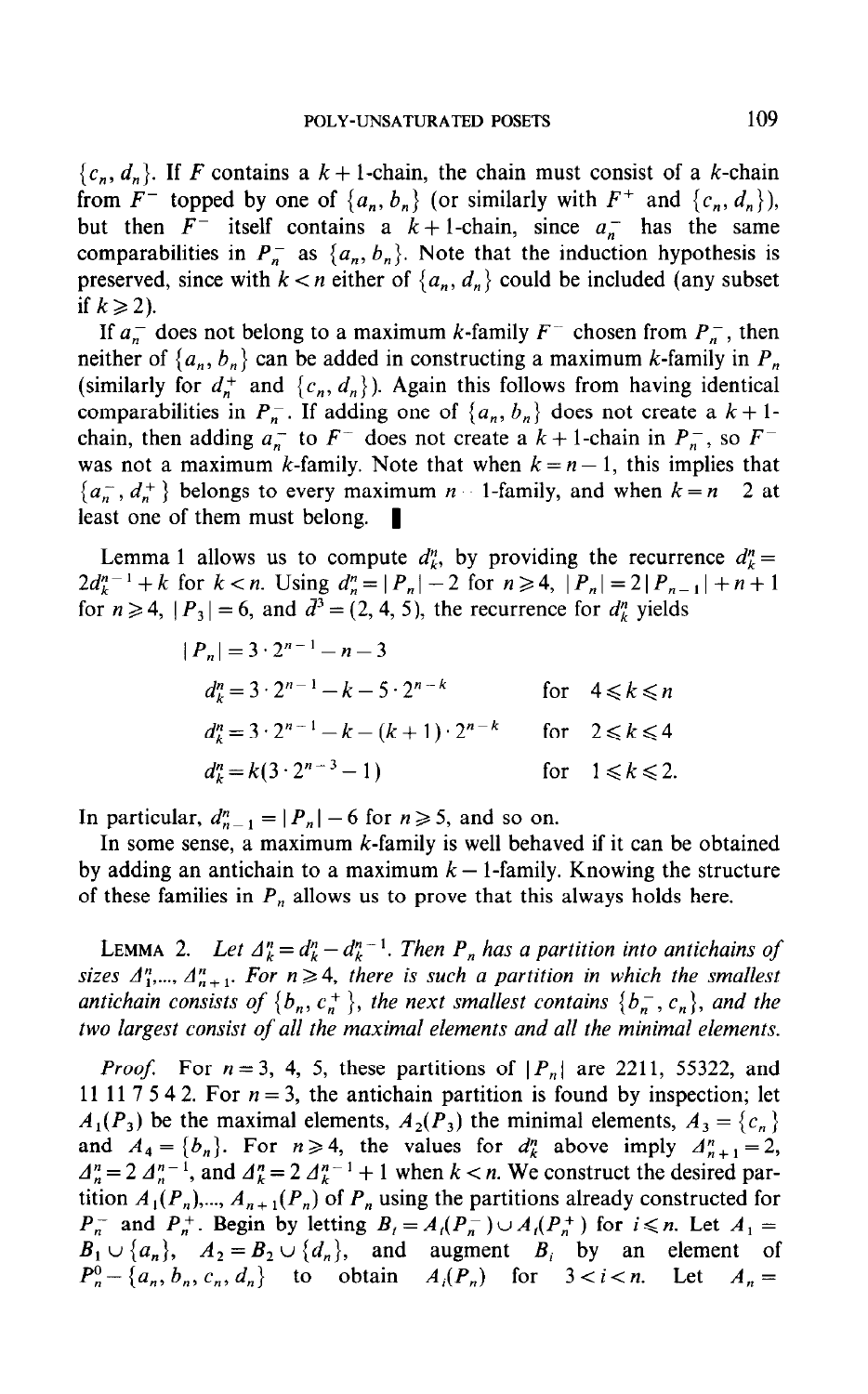$(B_n - \{c_n^+\}) \cup \{c_n\}$ , and let  $A_{n+1} = \{b_n c_n^+\}$ . These sets are disjoint and have the desired sizes; we must show they are antichains.  $A_1(A_2)$  consists solely of maximal [minimal] elements, hence is an antichain.  $A_3, ..., A_{n-1}$ and  $A_{n+1}$  are clearly antichains. For  $A_n$ , note that  $B_n$  contains  $c_n^+$  (and  $b_n$ ) by induction, hence it cannot contain any other element of  $P_n^+$  comparable to  $c_n$ . Hence,  $A_n$  is an antichain. The point is that replacing  $c_n^+$  by  $c_n$  to form  $A_n$  leaves the 2-element remainder  $\{b_n, c_n^+\}$  as an antichain.

THEOREM 1. Every maximum k-family in  $P_n$  has a partition into antichains of sizes  $A_1^n, \ldots, A_k^n$ .

*Proof.* Again we use induction, with the result for  $P_3$  verified by inspection. First suppose  $k = n$ , and recall the characterization in Lemma 1. For the maximum *n*-families that omit  $c_n^+$ , we use the first *n* of the antichains obtained in Lemma 2, replacing  $a_n$  by  $b_n$  in  $A_1$  if necessary. For those omitting  $b_n$ , we use a dual set obtained by an obvious order-reversing map that interchanges  $P_n^-$  and  $P_n^+$  and turns  $P_n^0$  upside down, then replacing  $d_n$ with  $c_n$  in  $A_1$  if necessary. For those omitting two of  $\{a_n, b_n, c_n, d_n\}$ , we use  $B_n$  as the last antichain instead of  $A_n$ , and again replace  $a_n$  or  $d_n$  by  $b_n$  or  $c_n$  in  $A_1$  or  $A_2$  if necessary.

Now suppose  $k < n$ , and again recall Lemma 1. The maximum k-family F is the union of maximum k-families from  $P_n^-$  and  $P_n^+$ , plus k elements from  $P_n^0$ . Unite the *i*th-largest antichains in the partitions of  $P_n^{\pm}$  guaranteed by induction, and add one more element from  $P_n^0$  to each antichain as follows. If one of  $\{a_n, b_n\}$  appears in F,  $a_n$  must also appear; add the element from  ${a_n, b_n}$  to the antichain containing  $a_n$ . Similarly, if one of  ${c_n, d_n}$ appears, add it to the antichain containing  $d_n^+$ . Finally, add one element of F from  $P_n^0$  - { $a_n$ ,  $b_n$ ,  $c_n$ ,  $d_n$ } to each antichain that has not yet received one, arbitrarily.  $\blacksquare$ 

This theorem is best possible in the following sense. It is not true that an arbitrary k-family  $F$  in  $P_n$  must have a partition into antichains whose sizes obey the conditions  $\sum |A_i| = |F|$  and  $\sum_{i=1}^j |A_i| \leq \sum_{i=1}^j d_i^n$ . In particular, the following 3-family of size 11 in  $P_4$  has no partition into antichains of sizes 5, 5, 1: with  $n = 4$ , take 1 element each from  $\{a_n, b_n\}$ ,  $\{c_n, d_n\}$ , and  $P_n^0$  - { $a_n$ ,  $b_n$ ,  $c_n$ ,  $d_n$ }, and 4 elements each from  $P_n^-$  - { $a_n^-$ } and  $P_{n}^{+} - \{d_{n}^{-}\}\$ . This example generalizes easily for larger *n*.

#### 3. THE STRUCTURE OF SATURATED PARTITIONS IN  $P_n$

Next we construct a set of consecutively saturated chain partitions, indexed by  $C^{n,k}$  for the simultaneously k- and  $k + 1$ -saturated partition of  $P_n$ . An important part of the proof of the polyunsaturation theorem is that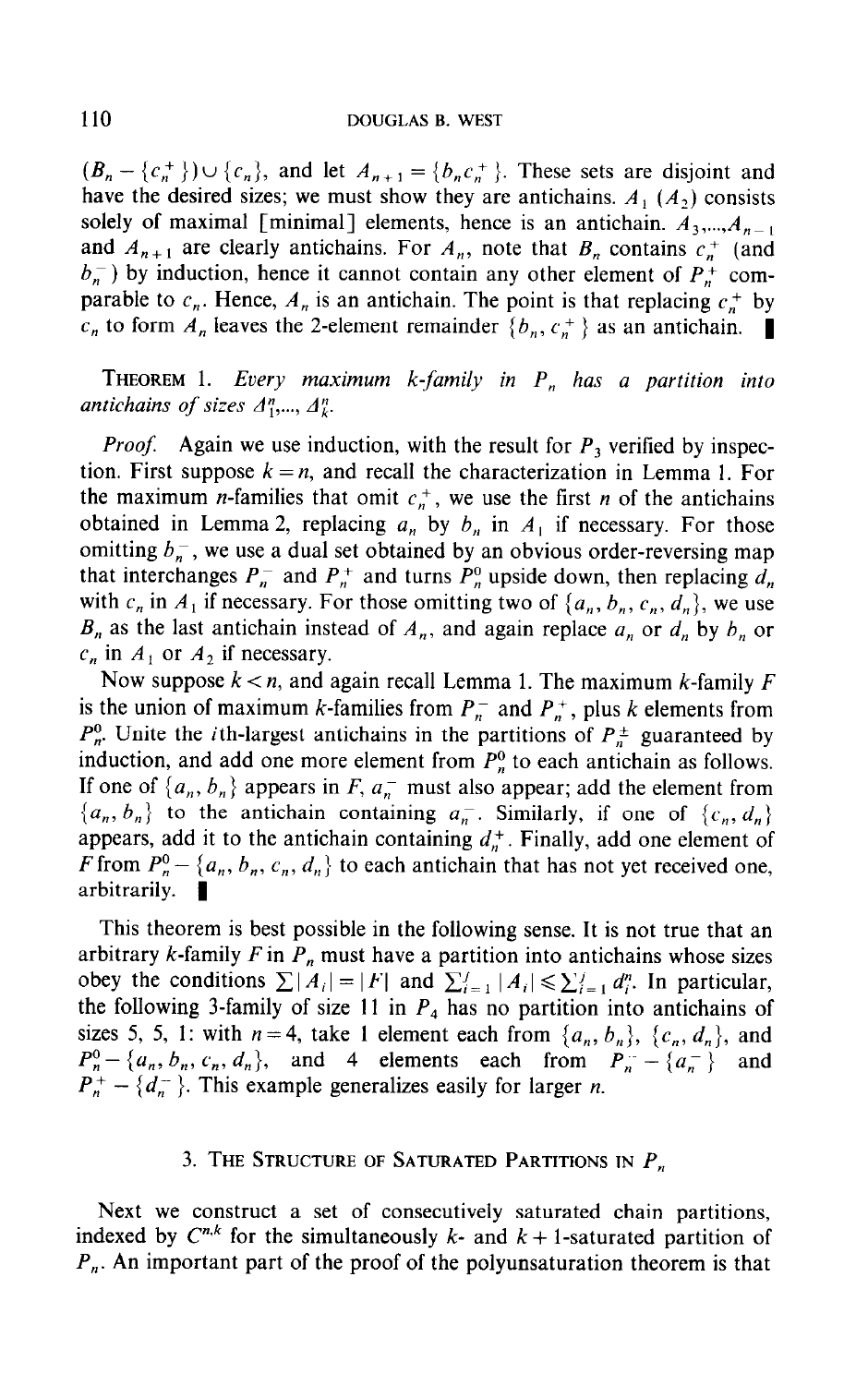these we construct are almost the only saturated partitions of  $P_n$ . Begin by letting  $C^{3,1}$  and  $C^{3,2}$  be the unique partitions of  $P_3$  with size sequences (33) and (411). For  $k < n - 1$ , construct  $C^{n,k}$  by taking the chain  $P_n^0$  and copies of  $C^{n-1,k}$  from each of  $P_n^-$  and  $P_n^+$ . The partitions  $C^{n,n-1}$  must be defined separately. For  $n = 4$ , let  $C^{4,3}$  be the unique partition of  $P_4$  with size sequence (5522111), illustrated in Fig. 2. In particular, note that 4saturation in  $P_4$  requires two 5-chains and that any partition of  $P_4$  with two 5-chains has no other chain with more than 2 elements.

From the formulas for  $d<sub>k</sub><sup>n</sup>$  and the fact that  $h(P<sub>n</sub>) = n$ , it is clear that when  $n > 4$  a chain partition will be both  $n - 1$ - and *n*-saturated if and only if it has exactly two  $n + 1$ -chains and exactly two *n*-chains. We construct  $C^{n,n-1}$ inductively so that one of the  $n + 1$ -chains contains  $\{a, b, \}$  and the other contains  $\{c, d\}$ ,  $C^{4,3}$  satisfies this. Assuming that  $C^{n-1,n-2}$  has been so constructed, construct  $C^{n,n-1}$  by taking copies of  $C^{n-1,n-2}$  from  $P^-$  and  $P_{n}^{+}$  and modifying them as follows: on the *n*-chains where they appear, replace  $a_n^-$  by  $\{a_n, b_n\}$  and  $d_n^+$  by  $\{c_n, d_n\}$ , thus turning two *n*-chains into  $n+1$ -chains. The replaced element  $a_n^-(d_n^+)$  can be added to the end of any available chain; it is convenient to add it to the end of the chain of  $n-4$ central elements of the central chain of  $P_n^-$  ( $P_n^+$ ). The other chains from the copies of  $P_{n-1}$  remain as they were, including the other *n*-chain from each, and the  $n-3$  uncovered elements from  $P_n^0$  are placed in a single chain. Now  $C^{n,n-1}$  has exactly two  $n+1$ -chains and exactly two *n*-chains (hence is  $n-1$ - and *n*-saturated), and the hypothesis about the location of the longest chains has been preserved.

The polyunsaturation theorem follows easily once we establish the structure of k-saturated partitions in  $P_n$ . Several lemmas lead up to this.

LEMMA 3. (a)  $P_n$  contains at most two disjoint  $n + 1$ -chains, achievable only by using one that contains  $\{a_n, b_n, b_n^-\}$  and another that contains  $\{c_n, d_n, d_n^+\}$ .  $P_3$  does not contain two disjoint 4-chains.

(b)  $P_n$  contains at most five disjoint chains having at least n elements each, achievable only by  $P_n^0$  (or an n-subchain of it) with two chains each from  $P_n^-$  and  $P_n^+$ , or by a slight variation of this in which one element of  $P_n^0$ replaces an extreme element of one of the four other chains. If  $n \leq 4$ , then at most  $n-1$  such disjoint chains can be found.

*Proof.* The possibilities for disjoint  $n+1$ -chains have been discussed  $1100$ . The possibilities for disjoint  $n+1$ -chains have occur diseassed  $t_{\text{max}}$  and  $t_{\text{max}}$  (*v*). If  $t_{\text{n}}$  appears in its entries as one of the ename, then the remaining poset  $P_n^-\cup P_n^+$  consists of disjoint copies of  $P_{n-1}$ , to which we apply (a). Next, if  $P_n^0$  contributes an *n*-chain, then the situation is the same unless the remaining available element is one of  $\{a_n, b_n, c_n, d_n\}$ . In that case, the remaining available poset is as before, except that  $a_n^-$  or  $d_n^+$  is "duplicated," so that a substitution is possible in one of the *n*-chains.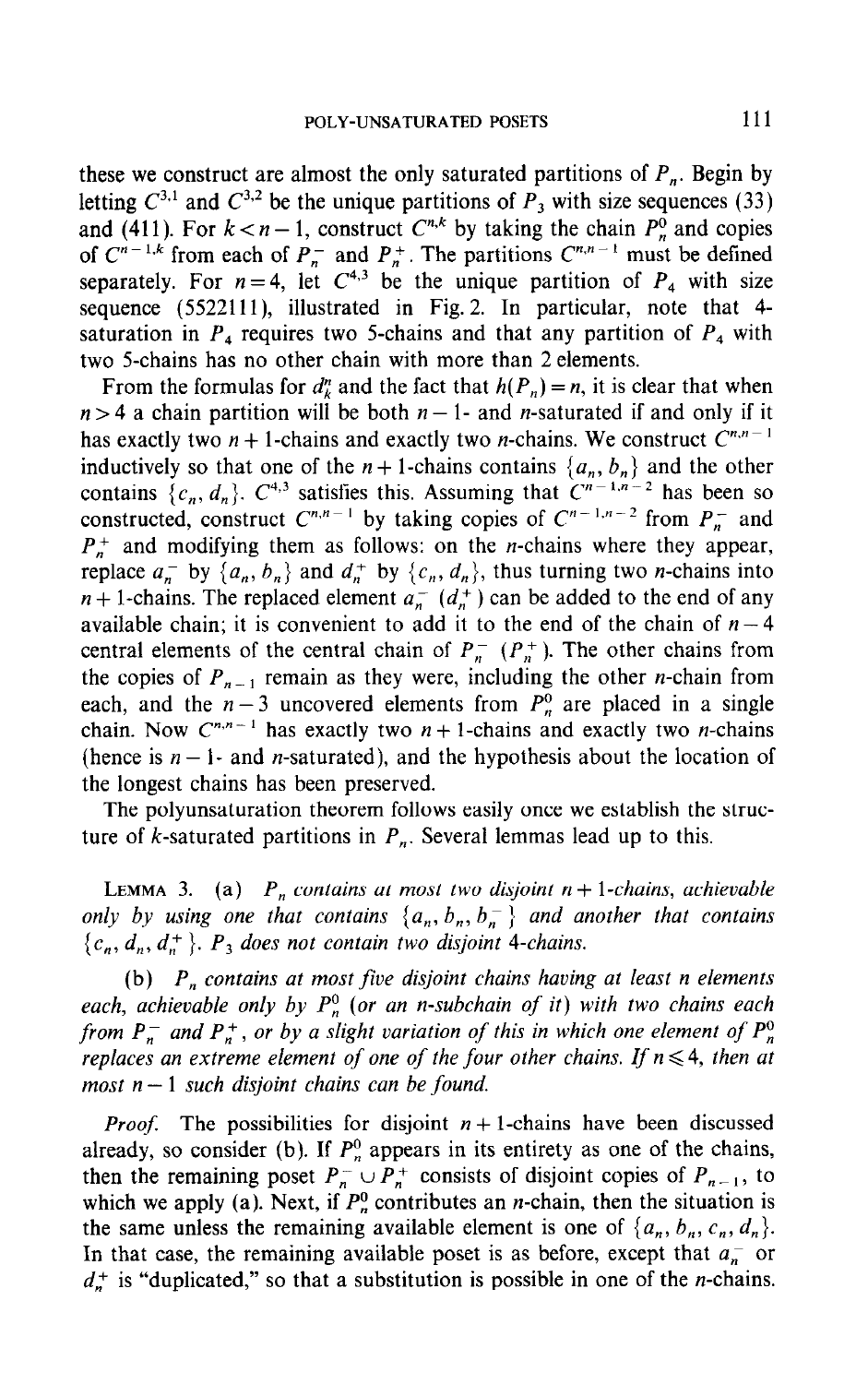Finally, suppose none of the chains are contained in  $P_n^0$ . Then we can delete  $P_n^0$  - {a<sub>n</sub>, b<sub>n</sub>, c<sub>n</sub>, d<sub>n</sub>} from consideration, since those elements appear only on chains contained in  $P_n^0$ . Again we have two disjoint posets in which to look for *n*-chains, and we can view the elements  $a_n^-$  and  $d_n^+$  as triplicated. However, this time obtaining five n-chains requires that we take at least three from one copy. This is impossible, since all *n*-chains in  $P_{n-1}$  must use  $b_{n-1}$  or  $c_{n-1}$ . By inspection,  $P_4$  has at most three disjoint 4-chains, achievable only using the central chain or a 4-chain from it, and  $P_3$  has only two disjoint 3-chains.  $\blacksquare$ 

LEMMA 4. Suppose C is a k-saturated partition of  $P_n$  with  $k \leq n-2$ . Then every element of  $P_n^0$  appears in C on a chain with more than k elements.

*Proof.* Suppose this fails for some  $x \in P_n^0$ . Then delete x from C and  $P_n^0$ to obtain a chain partition C' of a poset P'. We have  $m_k(C) = m_k(C) - 1$ and  $d_k(P') = d_k(P_n)$ , since by Lemma 1 there is some maximum k-family in  $P_n$  that omits x. This means C could not have been k-saturated.

LEMMA 5. If  $n \geq 4$  and C is a k-saturated partition of  $P_n$  containing the chain  $P_n^0$ , then  $k < n$  and the rest of C consists of k-saturated partitions of  $P_n^$ and  $P_n^+$ .

*Proof.*  $P_n - P_n^0$  has no  $n + 1$ -chains, so  $d_n^n = |P| - 2$  implies  $k < n$  if  $P_n^0$ appears in  $C$ . Let  $C^-$  and  $C^+$  be the restrictions of  $C$  to  $P^-$  and  $P^+$ . Evaluating mk( C) yields

$$
m_k(C^-) + m_k(C^+) + k = m_k(C) = d_k^n = 2d_k^{n-1} + k.
$$

The fact that  $d_k \leq m_k$  for any partition of any poset completes the proof.  $\blacksquare$ 

Now we can prove the needed facts about the structure of k-saturated partitions in  $P_n$ . Item (d) below helps the induction go through.

LEMMA 6. Suppose C is a k-saturated partition of  $P_n$  with  $n \ge 4$ :

(a) If  $k = n$ , then C contains two  $n + 1$ -chains.

(b)  $\mathcal{L}$  is the saturated partition of  $\mathcal{L}$  and  $\mathcal{L}$  and  $\mathcal{L}$  and  $\mathcal{L}$  then the theory of the saturated partitions of the saturated partitions of the saturated partitions of the saturated partitions of  $\left(\begin{matrix}0\end{matrix}\right)$   $\begin{matrix}n\\j\end{matrix}$   $\begin{matrix}n\\k\end{matrix}$ subposets  $P_n^+$  and  $P_n^-$ .<br>(c) If  $k = n - 1$ , then one of (a) and (b) holds.

(d) Every chain of C that has at least k elements in  $\mathcal{C}$ (a) Every chain b, C that has at least k elements in  $F_n$  has a top element not less than  $b_n$ . Similarly, every one with at least k elements in  $P_n^+$  has a bottom element not greater than  $c_n$ .

 $\mathbb{P}^{\mathcal{P}}$  , the proof two n  $\mathbb{P}^{\mathcal{P}}$  , the presence of two n  $\mathbb{P}^{\mathcal{P}}$  , note that follows from h(P)  $=$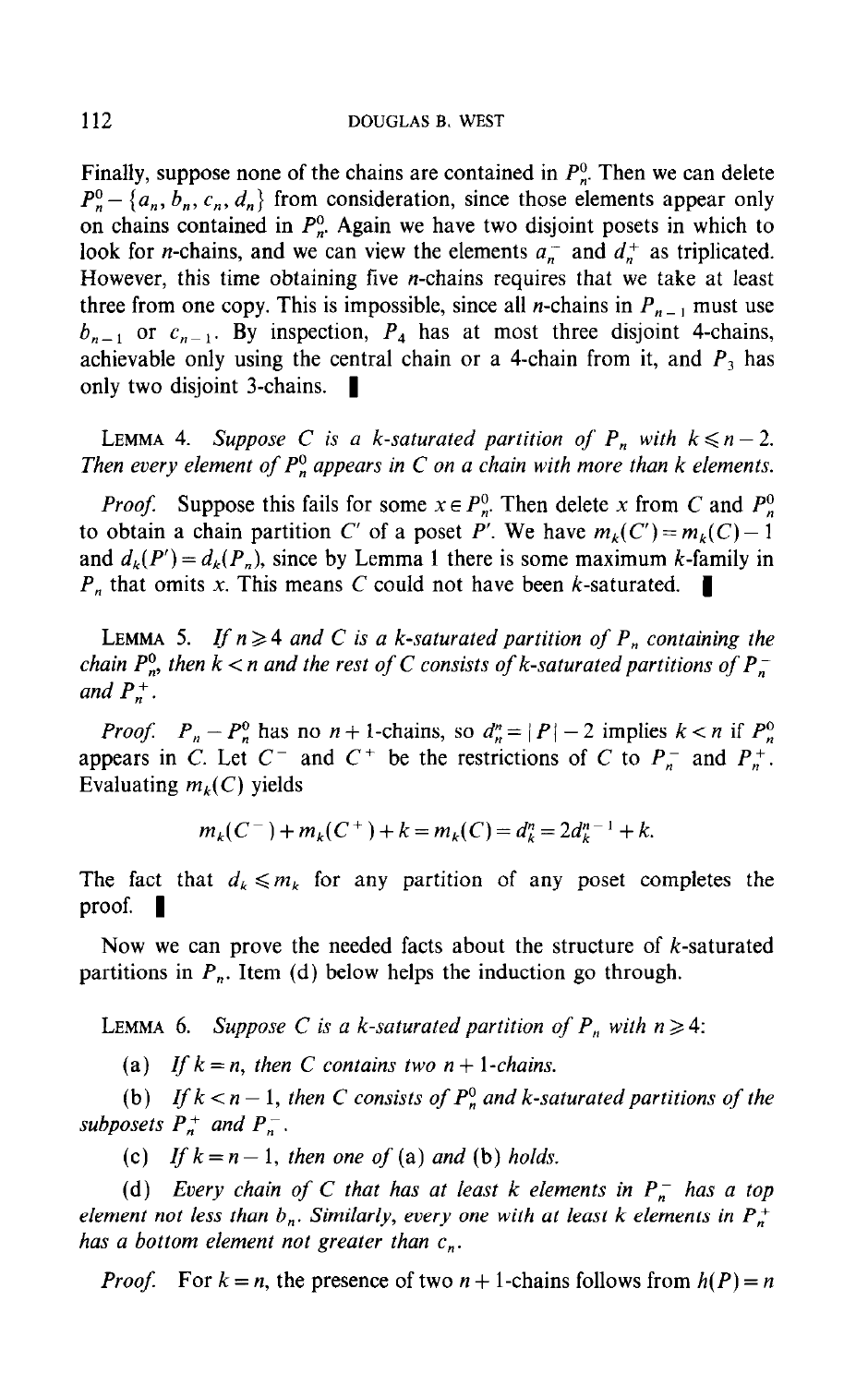and  $d_k^n = |P| - 2$ . Any chain of  $P_n$  that has *n* elements in  $P_n$  has a maximal element at its top (similarly for  $P_n^+$ ), so (d) holds in this case. We prove the rest of the cases by induction. To do this we need to verify (d) for  $n = 3$ .

The only 1-saturated partition of  $P_3$  is  $C^{3,1}$ , and  $C^{3,2}$  is its only 3saturated partition. Hence  $P_3$  has no 1,3-saturated partition. Furthermore,  $C^{3,1}$  and  $C^{3,2}$  are the only 2-saturated partitions of  $P_3$ , so inspection yields the other statement needed for the basis step. In particular, in any  $k$ saturated partition of  $P_3$ , any chain with at least k members has its top member not less than  $b_3$ , and its bottom member not greater than  $c_3$ .

Now suppose  $n \ge 4$  and  $k < n - 1$ . If  $P_n^0$  appears in C, then Lemma 5 implies (b), and (d) follows by induction, since anything in  $P_n^-$  not less than  $b_n^-$  is also not less than  $b_n$  (similarly for  $P_n^+$ ).

So, assume  $P_n^0$  does not appear in C. By Lemma 4, the chain of C containing any element of  $P_n^0$  has more than k members. Consider a chain  $C_0$ containing an element of  $P_n^0 - \{a_n, b_n, c_n, d_n\}$ .  $C_0$  contains only members of  $P_r^0$ . Modify C by pulling all other members of  $P_n^0$  from their chains in C and adding them to  $C_0$ ; let the resulting partition be C'. Since  $|C_0| > k$ originally,  $m_k(C') \leq m_k(C)$ , so C' is also k-saturated.

C' contains  $P_n^0$ , so we can apply Lemma 5; the remainder of C' consists of k-saturated partitions  $C^-$  and  $C^+$  of  $P_n^-$  and  $P_n^+$ . However, the chains in these partitions are subchains of chains in C. A closer look at  $m_k(C')$ and  $m_k(C)$  shows that if in fact  $m_k(C') = m_k(C)$  (i.e., no decrease due to the change), then every chain in C other than  $C_0$  that contains any elements of  $P_n^0$  must also contain at least k elements of  $P_n^-$  (or of  $P_n^+$ ).

The restriction of such a chain to  $P_n^-$  or  $P_n^+$  is a chain in  $C^-$  or  $C^+$ . Since these are k-saturated partitions of copies of  $P_{n-1}$ , we can apply part (d) of the induction hypothesis. This says that any such chain in  $C^-$  has a top element not less than  $b_n^-$ . Such elements are unrelated to every element of  $P_n^0$ , so no element of  $P_n^0$  can belong to this chain! (Similarly for  $C^+$ .) The contradiction completes this case.

Now suppose  $k = n - 1$ . As before, if C contains  $P_n^0$  we are done. If C contains two  $n+1$ -chains, we must verify (d). Consider any chain in C having at least  $n-1$ -elements in  $P_n^-$ . Since  $P_n^0$  has no chains with more than  $k$  elements, the highest of these elements must be maximal or covered by a maximal element. Except for  $b_n^+$ , every such element is not less than  $b_n$ . However, the chain containing  $b_n$  must belong to the  $n + 1$ -chain in C with  $a_n$  at its top, so for even this chain the top element is not less than  $b_n$ .

Finally, assume C does not contain  $P_n^0$  and does not contain two  $n+1$ chains. If  $n \ge 5$ , then  $d_{n-1}^n = |P| - 6$ . Achieving  $m_k(C) = |P| - 6$  then requires C to have six *n*-chains or to have four *n*-chains and one  $n + 1$ chain. By Lemma 3, six *n*-chains is impossible, and the only way to obtain four *n*-chains and one  $n + 1$ -chain is to use  $P_n^0$ ! For  $n = 4$ , with  $d_{n-1}^n =$  $|P| - 4$ , this situation is similar. Here C must have four *n*-chains or two *n*-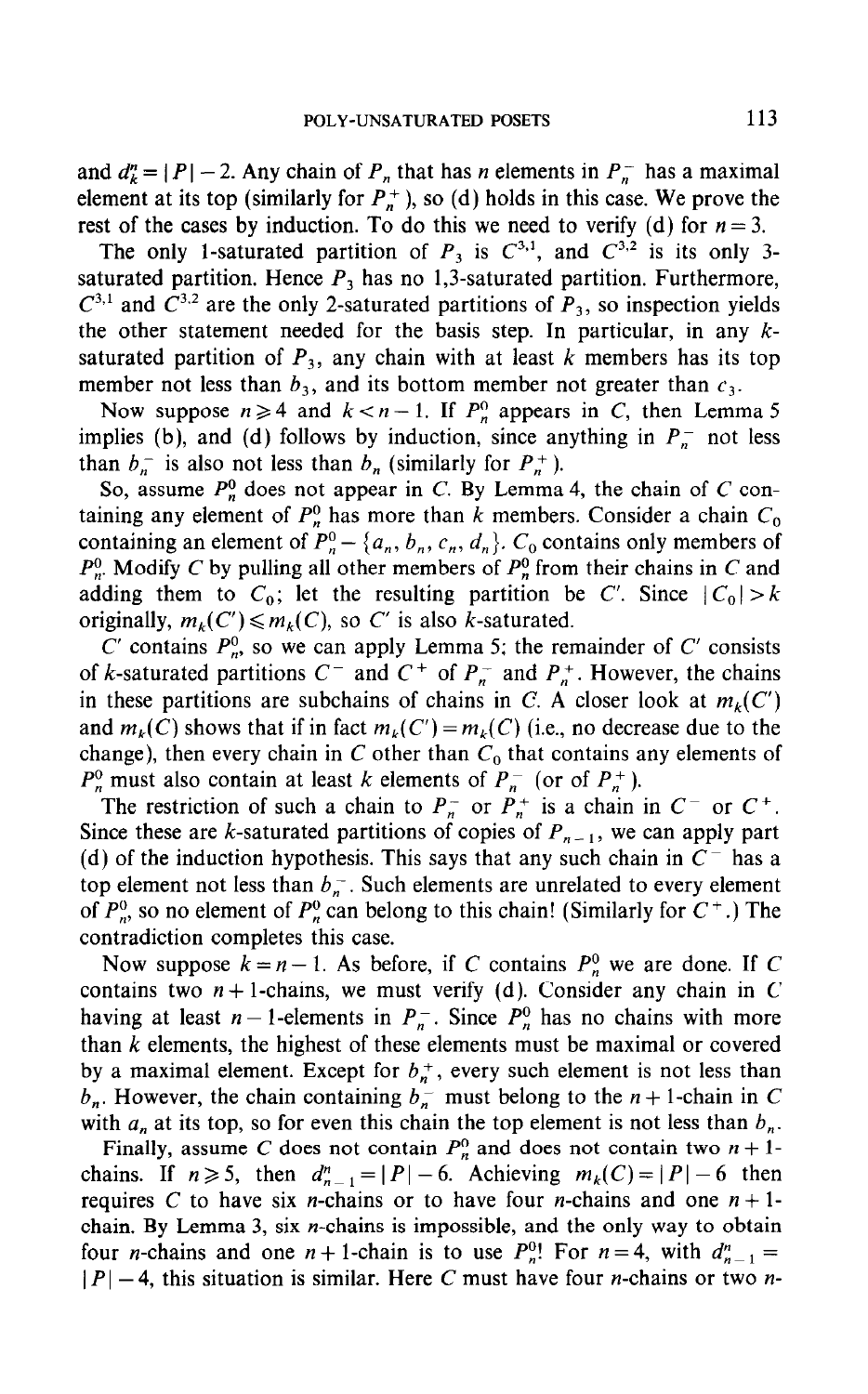chains and one  $n + 1$ -chain. Again, this is possible only by using  $P_r^0$ . This finishes the last case.  $\blacksquare$ 

Lemma 6 yields the polyunsaturation theorem itself as a corollary.

**THEOREM** 2.  $P_n$  has no chain partition that is k-saturated for any nonconsecutive values of k.

**Proof.** Proof by induction. Recall that the concept of k-saturated has meaning only for  $k \leq n$ . The basis  $n = 3$  has been verified. Now, suppose  $n \geq 4$  and C is k,*l*-saturated, with  $k < l-1$ . Since  $k < n-1$ , a k-saturated partition must use  $P_n^0$ , by Lemma 6(b). Since this partition is also *l*saturated, Lemma 6(a) implies  $l < n$ . Now Lemma 6(b) states that  $C^-$  and  $C^+$  are k, l-saturated partitions of  $P_n^-$  and  $P_n^+$ , which by the induction hypothesis is impossible.  $\blacksquare$ 

This investigaton suggests several related questions. First, what posets have this "polyunsaturated" property? As a start, perhaps they can be shown to be trees. Is there a relationship between poorly behaved chain partitions and well-behaved  $k$ -families; i.e., does the polyunsaturated property imply that every maximum  $k$ -family has an antichain partition with size sequence  $\Delta_1, ..., \Delta_k$ ?

## 4. ANTICHAIN PARTITIONS IN THE CONJUGATES TO  $P_n$

Another natural question has a simple answer: what is a correspondingly bad property for antichain partitions? As discussed in the introduction, there is a natural definition of  $k$ -saturation for antichain partitions, and Greene [5, 6] showed that every poset has a simultaneously  $k$ ,  $k + 1$ saturated antichain partition for every  $k$ . This is best possible in the same strong sense that the Greene-Kleitman theorem is best possible. Instead of inductively defining posets of arbitrarily width and proving by induction as above that they have no "nonconsecutively saturated" antichain partitions, we can easily obtain these posets from  $\{P_n\}$ , as summarized in the introduction.

A linear extension of a poset is a total order on its elements that contains all the relations of the poset. The dimension of a poset is the smallest number of linear extensions whose intersection is the poset, i.e.,  $x < y$  in P if and only if  $x < y$  in each of the extensions.

 $T$  is 2. The dimension of P, is 2. It is 2. It is 2. It is 2. It is 2. It is realized by two linear extension of  $T$ **Since The Example 1** L, in L, such that the equal by two under extensions  $L_1$ ,  $L_2$  such that every element appearing below  $b_n$  in  $L_2$  appears below<br>it in  $P_n$ , and every element appearing above  $c_n$  in  $L_2$  appears above it in  $P_n$ .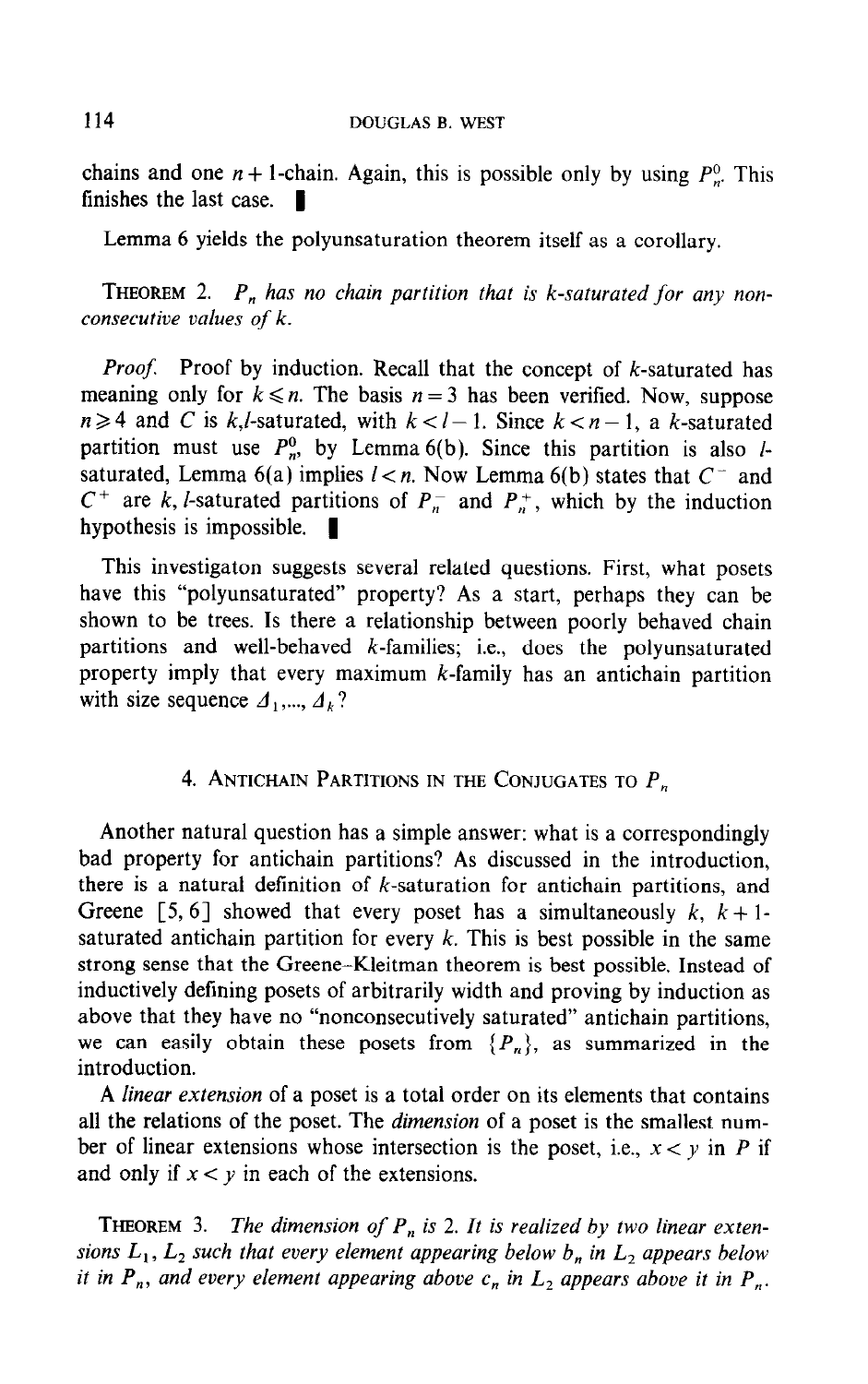*Proof.* We inductively construct the desired extensions  $L_1(P_n)$  and  $L_2(P_n)$ . For  $P_3$  denote the four elements of the central chain by a, b, c, d as usual, and let  $e$  be the other minimal element and  $f$  the other maximal element. Let  $L_1(P_3) = a, b, e, f, c, d$ , and  $L_2(P_3) = f, a, b, c, d, e$ ; by inspection, these intersect to form  $P_3$ , and  $L_2(P_3)$  has the required behavior for  $\{b, c\}.$ 

Now suppose  $n \geq 4$ . In the construction, we concatenate various extensions (chains) to form others. The resulting extension reads in the natural order, with x preceding y meaning  $x > y$ . Let  $L_1(P_n) = L_1(P_n^+)$ ,  $P_n^0$ ,  $L_1(P_n^-)$ . To define  $L_2(P_n)$ , begin with  $L_2(P_n^-)$ ,  $P_n^0 - \{a_n, b_n, c_n, d_n\}$ ,  $L_2(P_n^+)$ . Insert  $a_n, b_n$  into  $L_2(P_n^-)$  immediately preceding  $b_n^-$ , and insert  $c_n$ ,  $d_n$  into  $L_2(P_n^+)$  immediately following  $c_n^+$ .

By induction, these intersect to form the subposets  $P_n$ ,  $P_n^0$ ,  $P_n^+$ , as desired. It is also clear that the elements of  $P_n^0 - \{c_n, d_n\}$  are unrelated to those of  $P_n^+$ , and symmetrical for  $P_n^0 - \{a_n, b_n\}$ . Finally,  $\{a_n, b_n\}$  precede all of  $P_n^-$  in  $L_1(P_n)$ , so they will be unrelated to those they follow in  $L_2(P_n)$ and greater than those they precede. Their relations are the same as  $b_n$ , except that they are unrelated to  $a_n^-$ , and the inductive hypothesis about  $L_2$  guarantees that everything is in the right place. The fact that  $a_n$  must precede  $b_n$  in both orderings of  $P_n$  guarantees that the placement of  $\{a_n, b_n\}$  preserves the induction hypothesis.

Let  $Q_n$  be the poset formed by inverting  $L_2(P_n)$  and intersecting it with  $L_1(P_n)$ . Elements are related in  $Q_n$  if and only if they are unrelated in  $P_n$ , so a set of elements is a chain, antichain,  $k$ -family, or union of  $k$  chains in one of  $\{Q_n, P_n\}$  if and only if it is a antichain, chain, union of k chains, or k-family in the other.  $Q_3$  and  $Q_4$  appear in Fig. 3.

Translating Theorems 1 and 2 for  $Q_n$  yields most of the following theorem.

**THEOREM** 4.  $Q_n$  is a poset of width  $n+1$  with no antichain partition that is k-saturated for nonconsecutive values of  $k \leq n$ . Also, every maximum-sized union of k chains has a partition into k chains of sizes  $A_1^n, \ldots, A_k^n$ . Furthermore,  $Q_n$  has a completely saturated chain partition, and  $P_n$  has a completely saturated antichain partition.

Proof. We need only verify the last sentence. It suffices to show that the



FIG. 3.  $Q_3, Q_4$ .